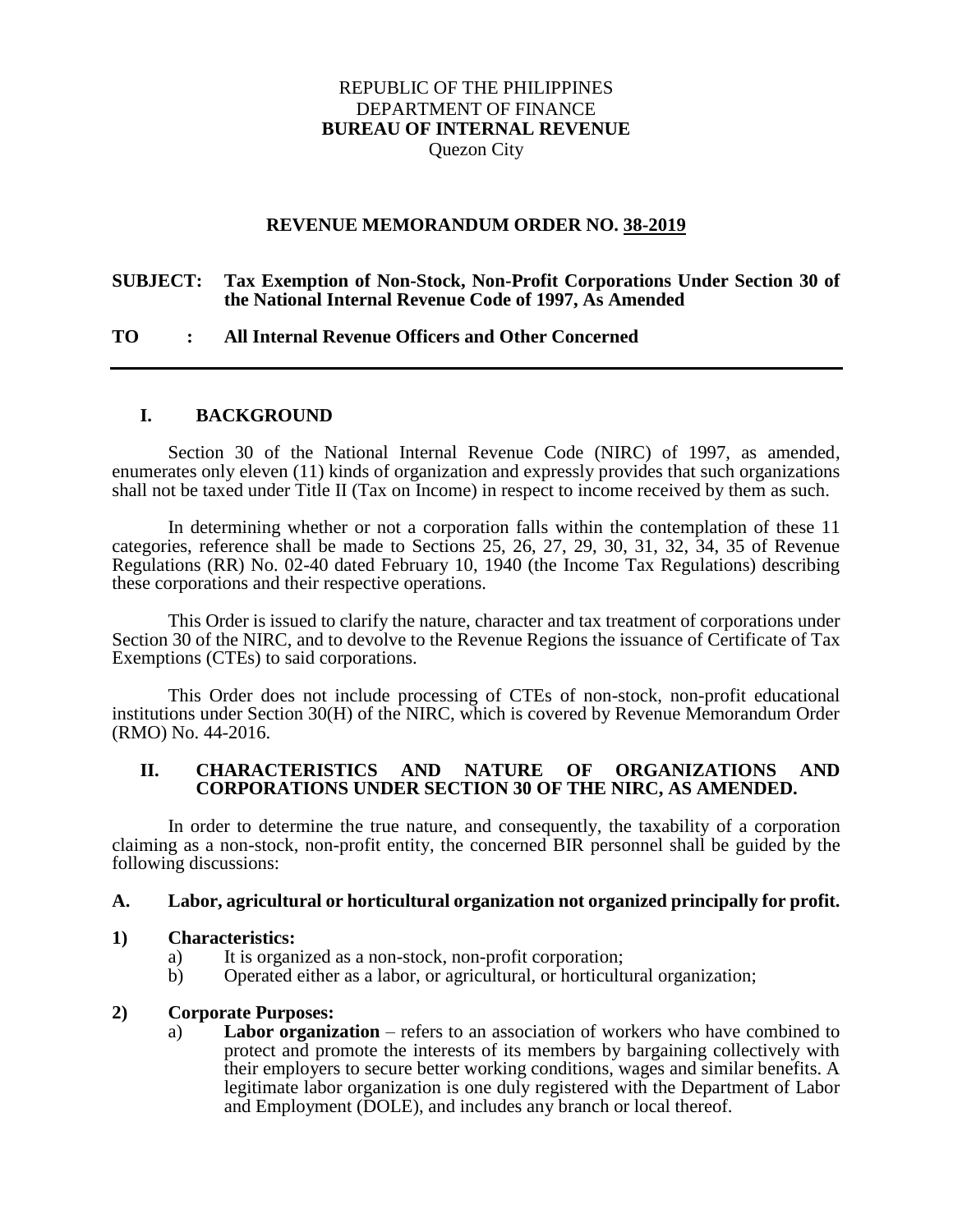A labor organization may also be organized to improve the grade of the workers' products and/or develop a higher degree of efficiency in their respective occupations.

b) **Agricultural and horticultural organization** – refers to an association of persons engaged in raising livestock, harvesting crops or aquatic resources, cultivating useful or ornamental plants, or similar pursuits. It may also refer to an organization engaged in cultivating the ground including the preparation of the soil, the planting of seed, the raising and harvesting of crops, and the rearing, feeding, and management of livestock. It includes organizations of persons involved in harvesting aquatic resources.

Horticulture concerns the cultivation of gardens or orchards and the growing of fruits, vegetables, flowers and ornamental plants.

3) **Actual operation:** To be entitled to exemption from income tax, the corporation must carry out activities primarily to improve the working conditions of its members, improve the grade of their products, and/or develop a higher degree of efficiency in their respective occupations or the improvement of production techniques.

#### **B. Mutual savings bank not having a capital stock represented by shares, and cooperative bank without capital stock organized and operated for mutual purposes and without profit;**

With the passage of Republic Act No. (RA) 8367, otherwise known as "Revised Non-Stock Savings and Loan Association Act of 1997", which grants tax exemption to non-stock savings and loan associations, and RA 6938, otherwise known as the "Cooperative Code of the Philippines", as amended by RA 9520, otherwise known as "Philippine Cooperative Code of 2008", which grants tax incentives to cooperative banks, recognition of tax exemptions of non-stock savings and loan associations and cooperative banks are now governed by RA 8367 and RA 9520, respectively.

**C. A beneficiary society, order or association, operating for the exclusive benefit of the members such as a fraternal organization operating under the lodge system, or mutual aid association or a non-stock corporation organized by employees providing for the payment of life, sickness, accident, or other benefits exclusively to the members of such society, order, or association, or non-stock corporation or their dependents;**

#### 1) **Characteristics:**

- a) It is organized as
	- i. A beneficiary society, order or association, operating for the exclusive benefit of the members such as a fraternal organization operating under the lodge system; or
	- ii. A mutual aid association or a non-stock corporation organized by employees providing for the payment of life, sickness, accident, or other benefits exclusively to the members of such society, order, or association, or non-stock corporation or their dependents.
- b) It must be operating for the exclusive benefit of the members or providing for the payment of life, sickness, accident, or other benefits exclusively to the members of such society, order, or association or their dependents;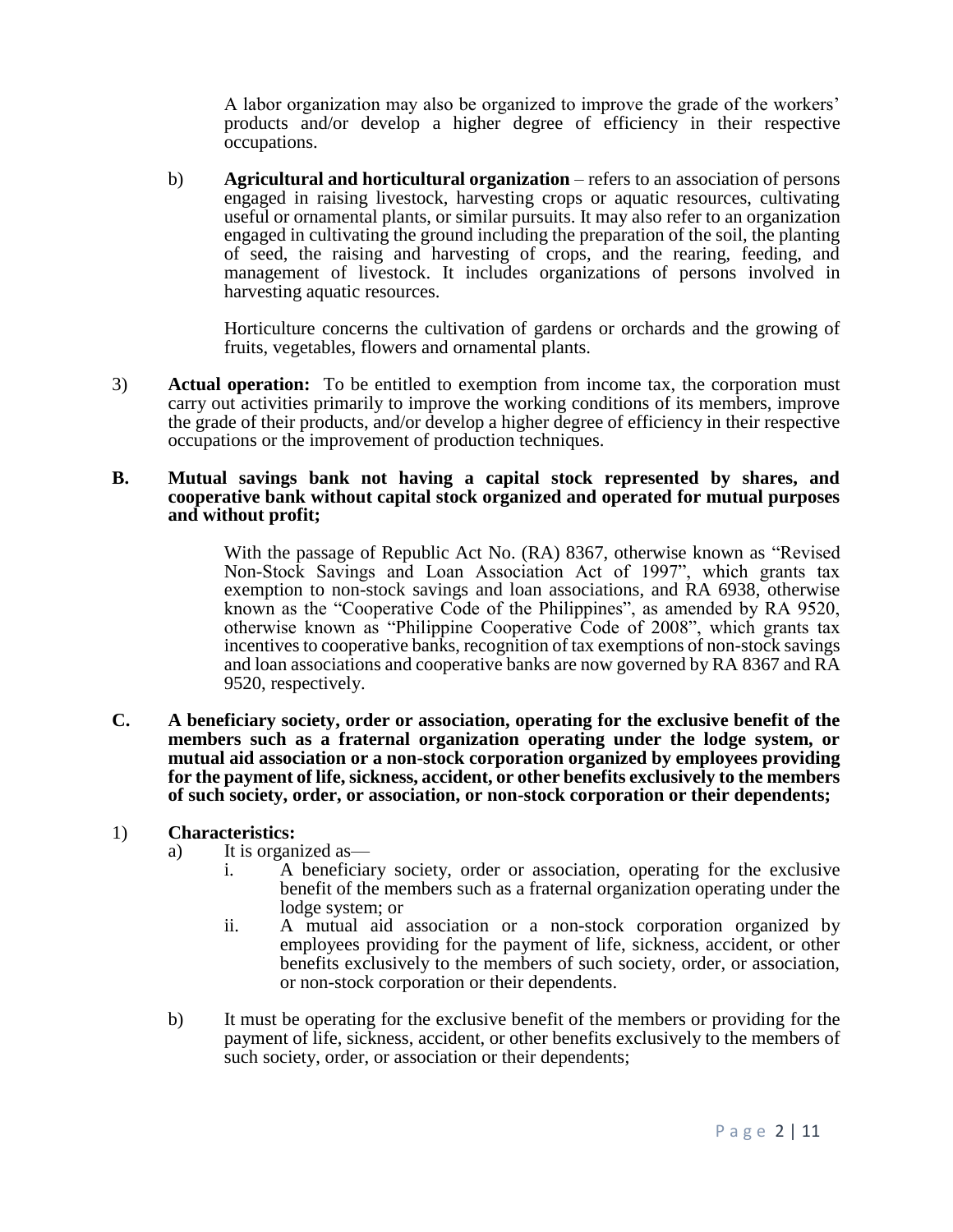- 2) **Corporate purposes**: The organization should be operated to assist their members through the provision of benefits through an established system of benefit payments to its members and their dependents.
- 3) **Actual operation:** The association must be operated either as
	- a) A fraternal organization under the lodge system or a mutual aid association providing for the exclusive benefit of the members, or a non-stock corporation organized by employees providing for the payment of life, sickness, accident, or other benefits exclusively to the members of such society, order, or association, or non-stock corporation or their dependents; and
	- b) It should have an established system of benefit payments to its members and their dependents or established system for the payment of life, sickness, accident, or other benefits to its members or their dependents.

### **D. Cemetery company owned and operated exclusively for the benefit of its members;**

### 1) **Characteristics:**

- a) It is organized as non-stock corporation and not operated for profit;
- b) Owned by and operated exclusively for the benefit of its lot owners;
- c) It is chartered solely for burial purposes and not permitted by its charter to engage in any business not necessarily incident to that purpose; and
- d) No part of its net earnings inures to the benefit of any private shareholder or individual.
- 2) **Corporate purposes**: The corporation is organized as a cemetery company for the exclusive benefit of its members, solely for the purpose of the disposal of bodies by burial and that its Articles of Incorporation does not permit it to engage in any business not necessarily incident to that purpose; and that no part of its net earnings inures to the benefit of any private shareholder or individual.
- 3) **Actual operation**: It is operated solely for burial purposes and not permitted by its charter to engage in any business not necessarily incident to that purpose. No part of its net earnings should inure to the benefit of any private shareholder or individual. Earnings of the company may be used for the operation, maintenance, and improvement of the cemetery.
- E. **Non-stock corporation or association organized and operated exclusively for religious, charitable, scientific, athletic, or cultural purposes, or for the rehabilitation of veterans, no part of its net income or asset belongs to or inures to the benefit of any member, organizer, officer or any specific person;**

#### 1) **Characteristics:**

- a) A non-stock corporation or association
- b) Organized and operated exclusively for:
	- i. religious,
	- ii. charitable,
	- iii. scientific,
	- iv. athletic, or
	- v. cultural purposes, or
	- vi. for the rehabilitation of veterans,
- c) No part of its net income or asset belongs to or inures to the benefit of any member, organizer, officer or any specific person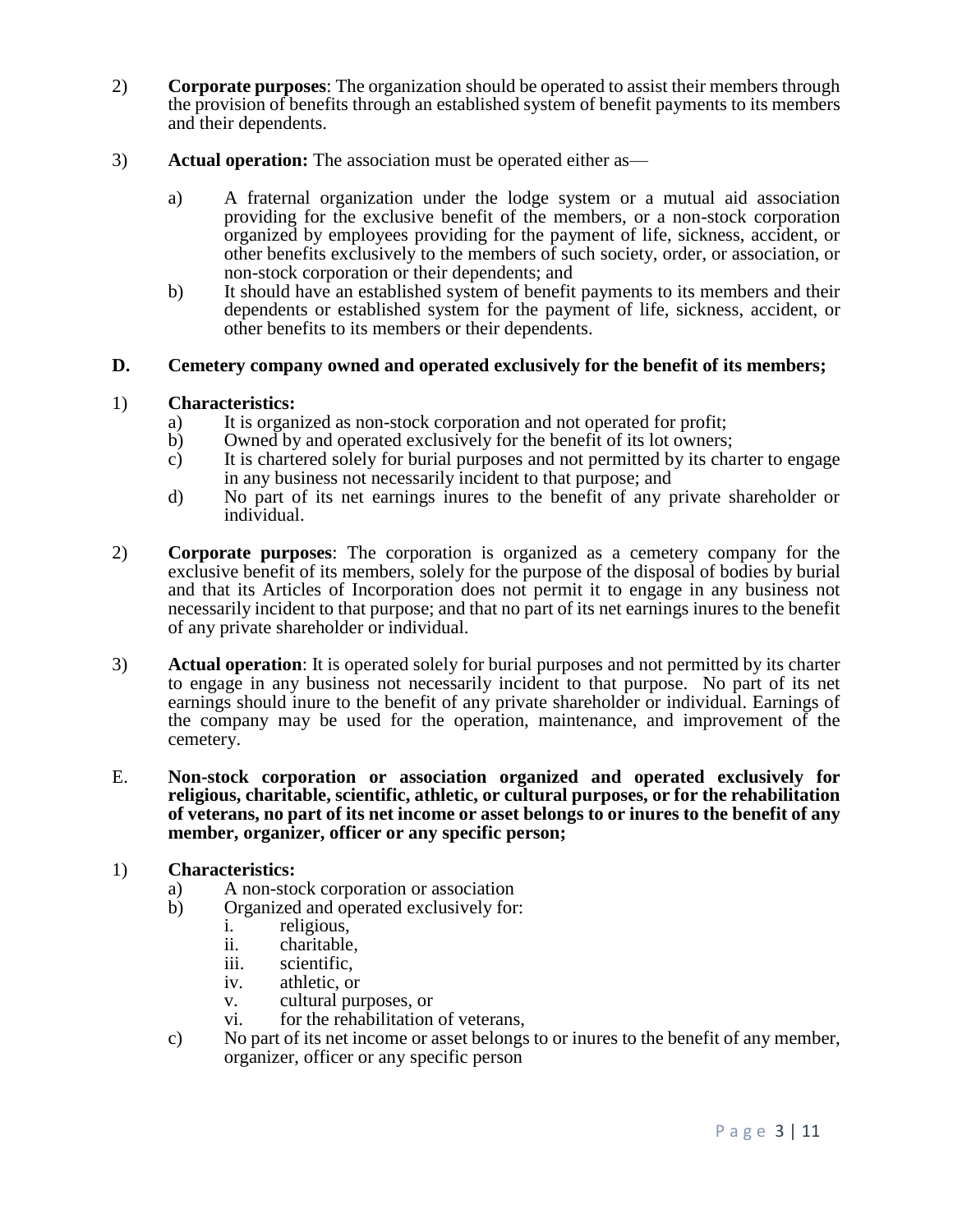## 2) **Corporate purposes:**

- a) **Religious purposes** refers to the promotion, propagation and accomplishment of any form of religion, creed or religious belief recognized by the Government of the Republic of the Philippines.
- b) **Charitable purposes** refers to activities extending relief to the poor, distressed and underprivileged and shall include fighting against juvenile delinquency and community deterioration, and provision for free goods and services to the public.
- c) **Scientific purposes** refers to undertaking or assisting in pure or basic, applied and scientific research in the field of agriculture, forestry, fisheries, industry, engineering, energy development, food and nutrition, medicine, environment and biological, physical and natural sciences for the public interest.
- d) **Athletic purposes** refers to and include conducting a program on physical fitness and amateur sports development for the country; developing and maintaining recreational facilities, playgrounds and sports centers; and conducting training programs for the development of youth and athletes for national and international competitions.
- e) **Cultural purposes** refers to and include undertaking and/or assisting in research activities on all aspects of history, social system, customs and traditions; developing, enriching and preserving Filipino arts and culture; developing and promoting the visual and performing arts; and participating in vigorous implementation of bilingual policy through translation and wider use of technical, scientific and creative publications, development of an adaptive technical dictionary and use of Filipino as the medium of instruction.
- f) **Rehabilitation of veterans** refers to services extended to Philippine veterans and members of their families because of financial difficulties and attendant problems; and services extended to disabled veterans towards productive life.
- 3) **Actual operation:** A corporation is exempt from tax on its income if it meets two tests: (a) It is organized and operated for one or more of the above-specified purposes; and (b) no part of its net income or assets inures to the benefit of private stockholders or individuals.

#### **F. Business league, chamber of commerce, or board of trade, not organized for profit and no part of the net income of which inures to the benefit of any private stock-holder, or individual;**

## 1) **Characteristics**:

- a) Organized as a business league, chamber of commerce, or board of trade;<br>b) Operated as an association of persons having some common business
- b) Operated as an association of persons having some common business interest, which limits its activities to work for such common interest;
- c) It does not engage in a regular business of a kind ordinarily carried on for profit;
- d) It is non-profit;
- e) No part of its net income or asset shall belong to or inures to the benefit of any member, organizer, officer or any specific person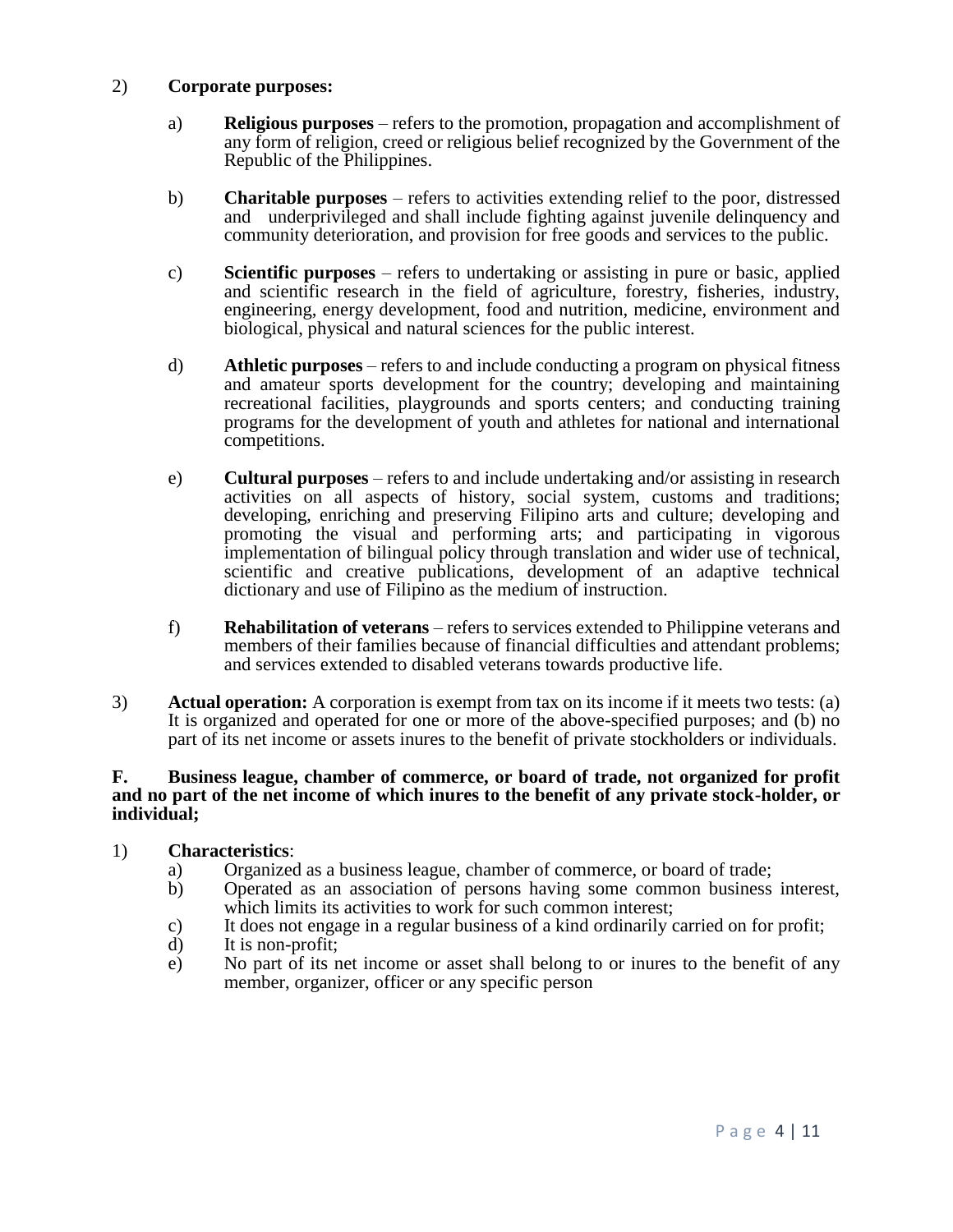- 2) **Corporate purposes**: To promote such common interest and not to engage in a regular business of a kind ordinarily carried on for profit. It is an organization of the same general class as a chamber of commerce or board of trade.
- 3) **Actual operations**: Its activities should be directed to the improvement of business conditions of one or more lines of business and should not engage in a regular business of a kind ordinarily carried on for profit. No part of its net income or asset shall belong to or inures to the benefit of any member, organizer, officer or any specific person.

### **G. Civic league or organization not organized for profit but operated exclusively for the promotion of social welfare;**

# 1) **Characteristics:**

- a) It is organized as a non-stock corporation and not for profit;
- b) It is exclusively operated for the promotion of social welfare; and
- c) It has no net earnings or assets which inure to the benefit of any member, organizer, officer or any specific person
- 2) **Corporate purposes**: The organization must be primarily engaged in promoting the common good and general welfare of the people of the community, i.e. for the purpose of bringing about civic betterment and social improvement.
- 3) **Actual operations**: To be entitled to the exemption, the regular activities of the corporation must be exclusively for promotion of social welfare. No part of its net income or asset shall belong to or inures to the benefit of any member, organizer, officer or any specific person.

# **H. A non-stock and nonprofit educational institution<sup>1</sup> ;**

## **I. Government educational institution;**

# 1) **Characteristics:**

 $\overline{a}$ 

- a) It is established by law or a local government unit;
- b) It is administered and financially subsidized by the government or the local government concerned;
- c) It is governed by the Board of Trustees or Board of Regents; and
- d) It is supervised by DepEd or CHED
- 2) **Corporate purposes**: It is established as an educational institution financed and operated by an agency of the government which does not charge tuition fees; instead, financing is obtained through taxes or other government-collected revenues.
- 3) **Actual operations**: The institution operates as a primary or secondary school, a college, or a professional or trade school that has a regularly scheduled curriculum, a regular faculty, and a regularly enrolled student body in attendance at a place where the educational activities are regularly carried on.

**J. Farmers' or other mutual typhoon or fire insurance company, mutual ditch or irrigation company, mutual or cooperative telephone company, or like organization of a purely local character, the income of which consists solely of assessments, dues, and fees collected from members for the sole purpose of meeting its expenses;** 

<sup>&</sup>lt;sup>1</sup> This Order does not include processing of CTEs of non-stock, non-profit educational institutions.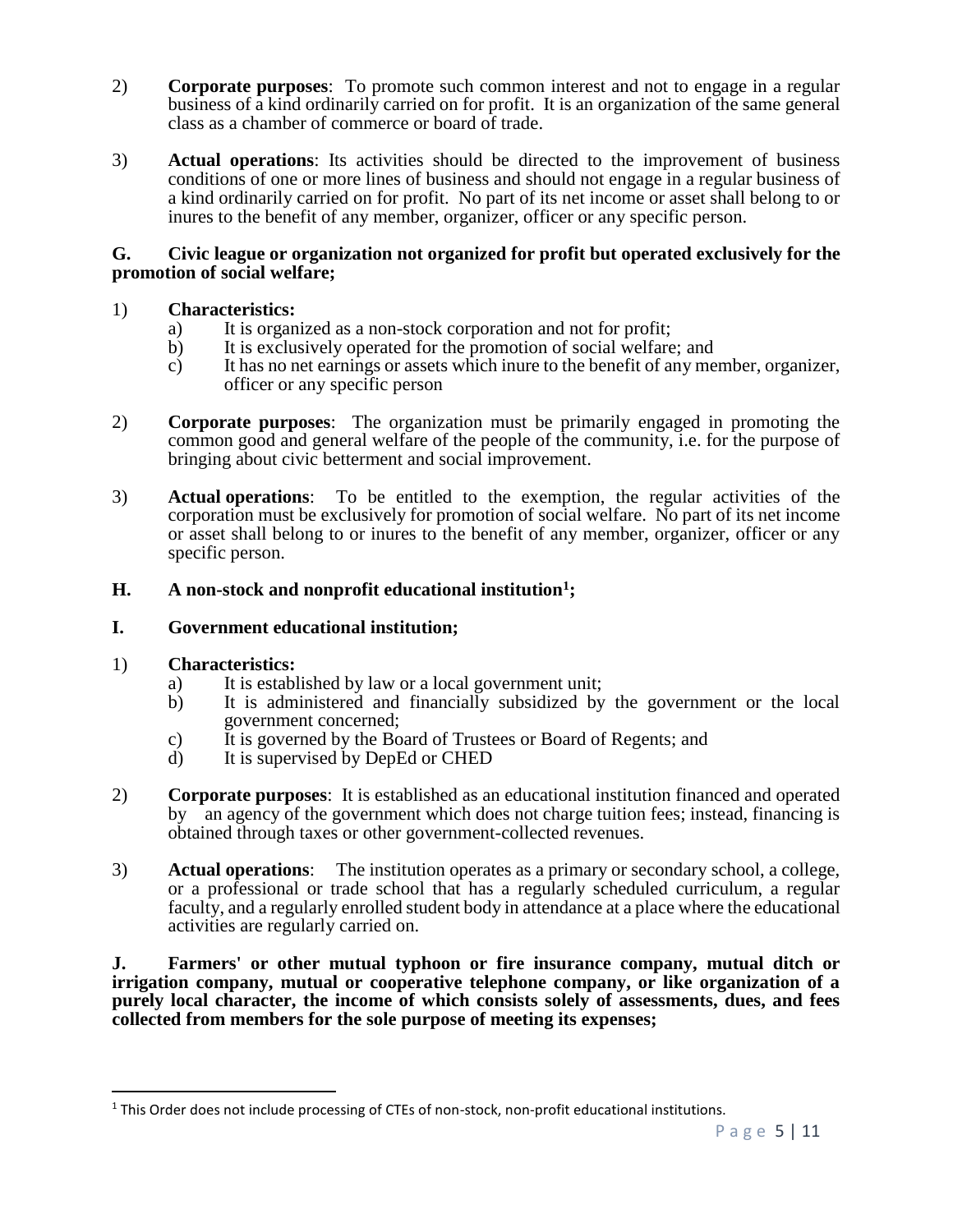# 1) **Characteristics:**

- a) It is organized as a non-stock, non-profit organization;
- b) It is organized as a farmers' or other mutual typhoon or fire insurance company, mutual ditch or irrigation company, mutual or cooperative telephone company, or like organization of a purely local character;
- c) Income consists solely of assessments, dues, and fees collected from members; and d) Its income is for sole purpose of meeting its expenses.
- Its income is for sole purpose of meeting its expenses.
- 2) **Corporate purposes**: It is established for the operation of a mutual typhoon or fire insurance company, mutual ditch or irrigation company, mutual or cooperative telephone company. Organizations, other than mutual life insurance associations, must be organized and operated on a mutual basis i.e. it is owned by its members and policy holders who are banded together to provide themselves a mutually desirable service approximately at cost and on a mutual basis.

### 3) **Actual operations**:

- a) A mutual insurance company owned entirely by its policy holders; or association of farmers, direct beneficiaries of the operation of an irrigation project/system; or a telephone company owned and operated by the members to provide telephone services for the benefit of the members.
- b) These organizations are operated on a mutual basis and must use their income solely to cover losses and expenses, with any excess being returned to members or retained to cover future losses and expenses.
- c) A mutual life insurance organization cannot have policyholders other than its members.

However, associations organized as cooperatives and registered with the Cooperative Development Authority are governed by R.A. 9520 or "Philippine Cooperative Code of 2008".

**K. Farmers', fruit growers', or like association organized and operated as a sales agent for the purpose of marketing the products of its members and turning back to them the proceeds of sales, less the necessary selling expenses on the basis of the quantity of produce finished by them;**

#### **1) Characteristics:**

- a) It is organized as a non-stock, non-profit organization;<br>b) It is organized as an association or organization whos
- It is organized as an association or organization whose members are engaged in farming, fruit growing, or similar occupations;
- c) Its income is for sole purpose of meeting its expenses.
- **2) Corporate purposes:** To act as a sales agent for the purpose of marketing the products of its members and turning back to them the proceeds of sales, less the necessary selling expenses on the basis of the quantity of produce finished by them.

## **3) Actual operations:**

- a) Associations, acting as sales agents for farmers-members, must establish that they have no net income for their own account.
- b) It should return to the members the proceeds of sales after deducting the necessary selling expenses on the basis of the quantity of produce finished by them.
- c) The proceeds of the business should be distributed on such proportionate basis.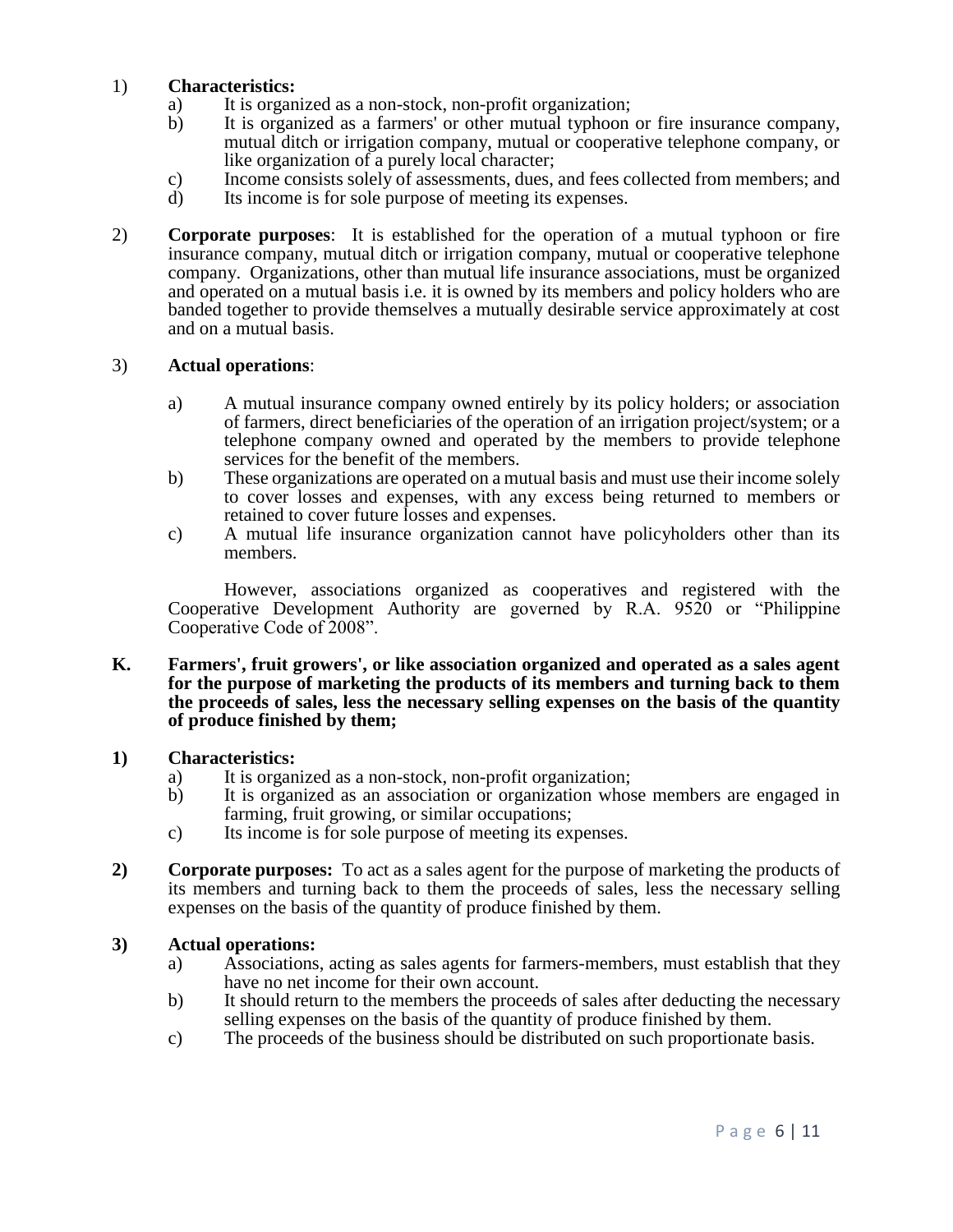### **III. OPERATIONAL & ORGANIZATIONAL TESTS IN DETERMINING ENTITLEMENT TO EXEMPTION**

The requirements for the grant of tax exemption are specified by the law granting it and such grant is strictly construed against the taxpayer because an exemption restricts the collection of taxes necessary for the existence of the government. Thus, a corporation claiming tax exemption must be able to show clearly that it is organized and operated for the purposes under Section 30 of the NIRC, and that its income is derived pursuant thereto.

**Organizational Test:** This requires that the corporation or association's constitutive documents (SEC Registration, Articles of Incorporation and By-Laws) must show that its primary purpose/s of incorporation fall under Section 30 of the NIRC.

**Operational Test:** This requires that the regular activities of the corporation or association be exclusively devoted to the accomplishment of the purposes specified in Section 30 of the NIRC. A corporation or association fails to meet this test if the corporation has no activities conducted in furtherance of the purpose for which it was organized, or if a substantial part of its operations constitutes "activities conducted for profit".

# **IV. NON-PROFIT, INUREMENT PROHIBITION**

Corporations falling under Section 30 of the NIRC, as amended, must be non-profit. "Nonprofit" means that "no net income or asset accrues to or benefits any member or specific person, with all the net income or asset devoted to the institution's purposes and all its activities conducted not for profit".

Thus, in order for an entity to qualify as a non-profit corporation exempt from income tax, it must demonstrate that its earnings or assets do not inure to the benefit of any of its trustees, organizers, officers, members or any specific person. It must not be organized or operated for the benefit of private interests such as specific individuals, incorporators or his family, shareholders of the organization, or persons controlled directly or indirectly by such private interests. The organization must serve a public rather than a private purpose.

- A. The following are considered "inurements" of such nature:
	- 1) The payment of compensation, salaries, or honorarium to its trustees or organizers;
	- 2) The payment of exorbitant or unreasonable compensation to its employees;
	- 3) The provision of welfare aid and financial assistance to its members. An organization is not exempt from income tax if its principal activity is to receive and manage funds associated with savings or investment programs, including pension or retirement programs. This does not cover a society, order, association, or nonstock corporation under Section 30(C) of the NIRC providing for the payment of life, sickness, accident and other benefits exclusively to its members or their dependents;
	- 4) Donation to any person or entity (except donations made to other entities formed for the purpose/purposes similar to its own);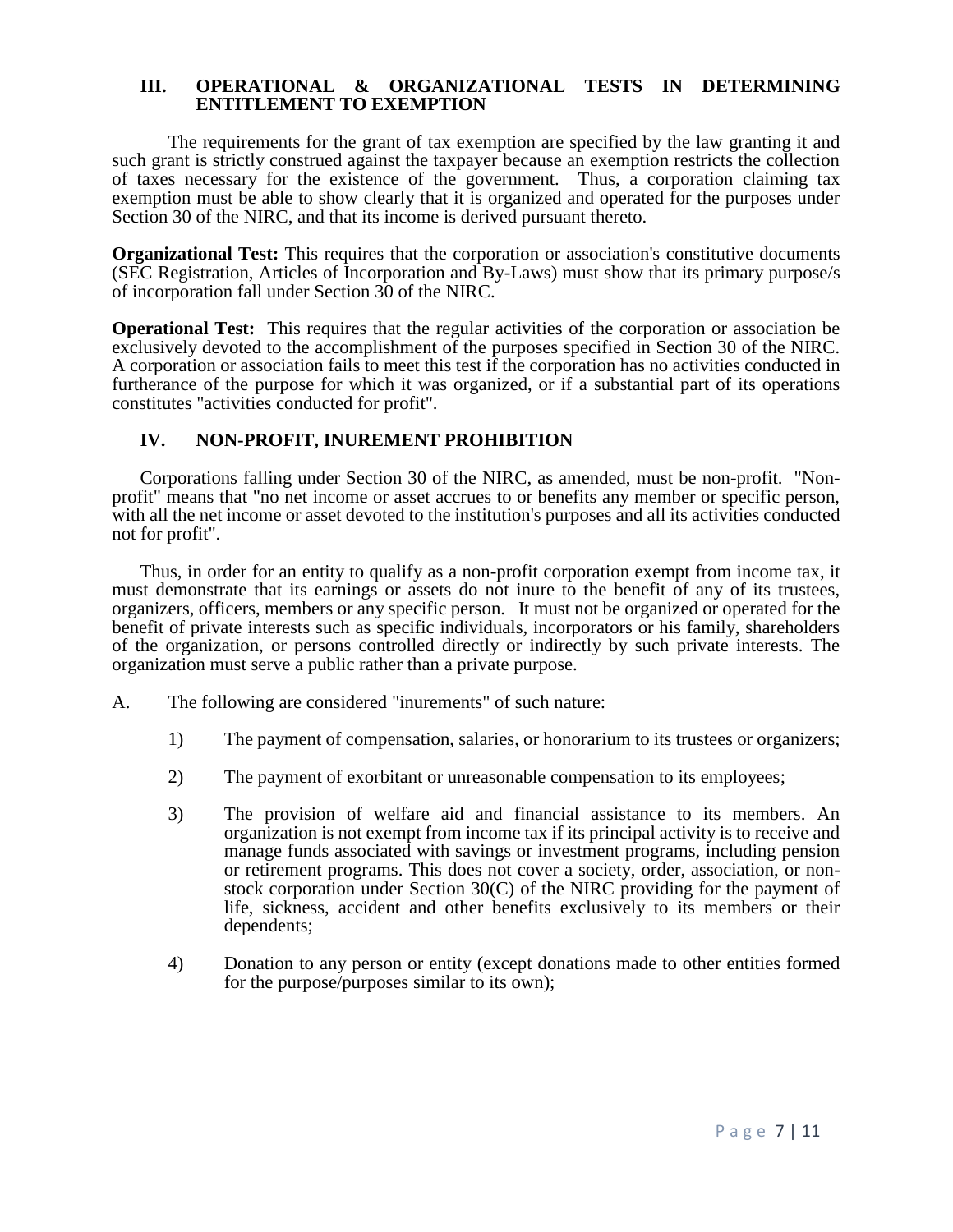- 5) The purchase of goods or services for amounts in excess of the fair market value of such goods or value of such services from an entity in which one or more of its trustees, officers or fiduciaries have an interest; and
- 6) When upon dissolution and satisfaction of all liabilities, its remaining assets are distributed to its trustees, organizers, officers or members. Its assets must be dedicated to its exempt purpose. Accordingly, its constitutive documents must expressly provide that in the event of dissolution, its assets shall be distributed to one or more entities formed for the purpose/purposes similar to its own, or to the Philippine government for public purpose.

## **V. TAXATION OF ORGANIZATIONS AND CORPORATIONS UNDER SEC. 30 OF THE NIRC OF 1997, AS AMENDED**

# A. **Income Tax Exemption, Not Absolute**

1) Income tax exemption covers only the income derived by the corporation in furtherance of the purposes for which it was organized under Section 30 of the NIRC of 1997.

2) Section 30 corporations are still subject to the corresponding internal revenue taxes imposed under the NIRC of 1997 on income derived from any of their properties, real or personal, or any activity conducted for profit regardless of the disposition thereof (i.e. interest income from bank deposits, gains from investments, rental income from real or personal properties), which income should be reported for taxation purposes.

3) The interest income from currency bank deposits and yield or any other monetary benefit from deposit substitute instruments and from trust funds and similar arrangement, and royalties derived from sources within the Philippines of organizations under Section 30 are subject to the 20% final withholding tax. Moreover, the interest income derived by them from a depository bank under the expanded foreign currency deposit system shall be subject to  $15\%$ <sup>2</sup> final withholding tax pursuant to Section  $27(D)(1)$  in relation to Section 57(A), both of the NIRC of 1997, as amended.

# B. **Obligation as Withholding Agent for the Government**

1) The tax exemption granted under Section 30 of the NIRC of 1997 does not cover withholding taxes on compensation income of the employees of the corporation, or the withholding tax on income payments to persons subject to tax pursuant to Section 57 of the NIRC of 1997. The corporation or association is therefore constituted as a withholding agent for the government if it acts as an employer and any of its employees receives compensation income subject to withholding tax under Section 79(A), Chapter XIII, Title II of the NIRC of 1997, as implemented by Revenue Regulations No. 2-98, or if it makes income payments to individuals or corporations subject to the withholding tax provided for in Section 57 of the NIRC of 1997, also as implemented by Revenue Regulations No. 2-98, as amended.

# C. **Liability for Value-Added Tax (VAT)/Percentage Tax**

1) Purchase of goods or properties or services and importation of goods by a corporation organized and operated as a Section 30 corporation shall be subject to the 12% VAT pursuant to Section 107 of the NIRC of 1997, as amended.

 $\overline{a}$ 

<sup>&</sup>lt;sup>2</sup> As amended by Republic Act No. 10963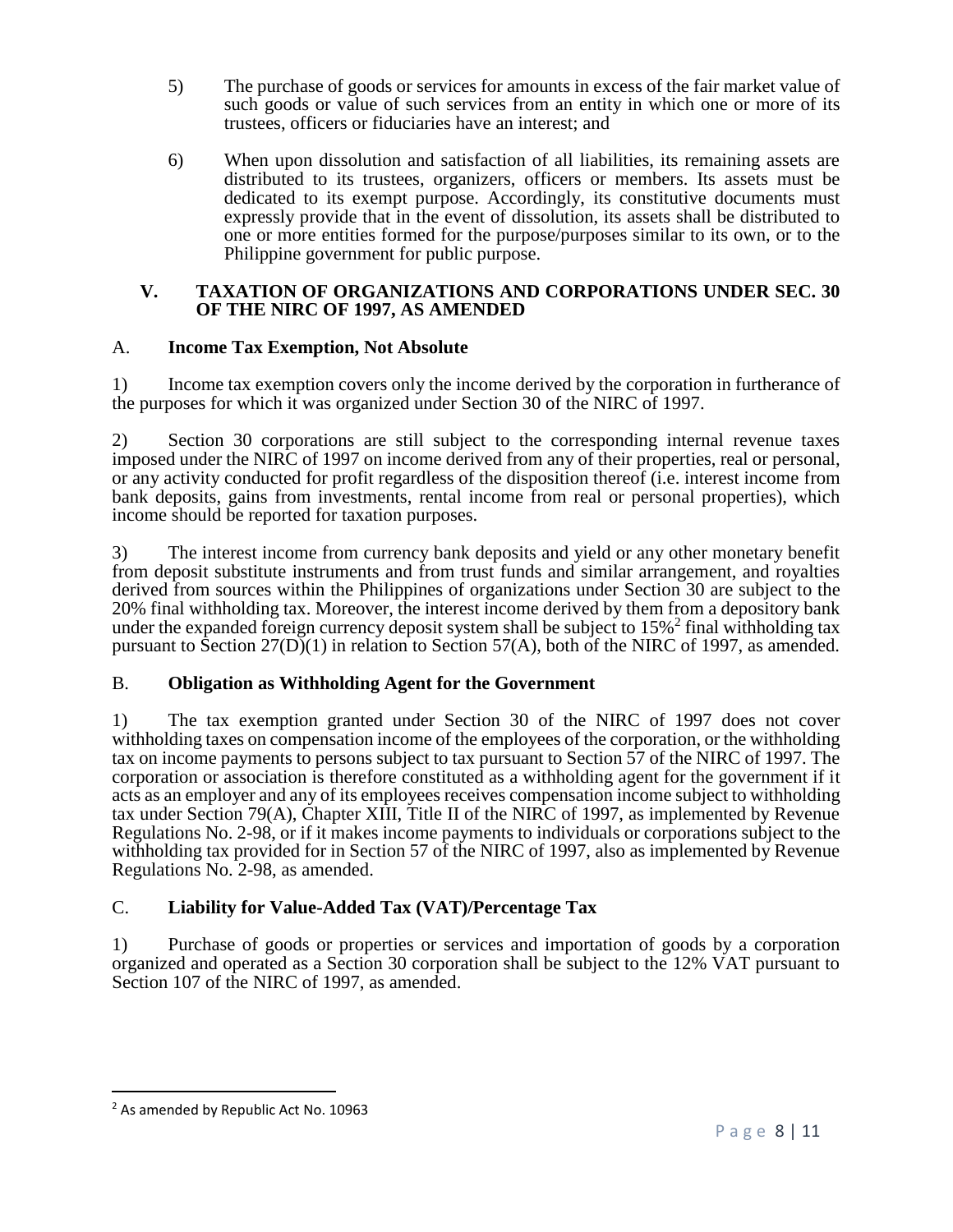It should be noted that VAT is an indirect tax payable by the seller and not by the purchaser of goods. However, being an indirect tax, it can be shifted or passed on to the buyer/purchaser, transferee or lessee of the goods, properties or services. Once shifted to the buyer/customer as an addition to the cost of goods or services sold, it is no longer a tax but an additional cost which the buyer/customer has to pay in order to obtain the goods or services. Thus, the shifting of the VAT to it does not make it the person directly liable and therefore, it cannot invoke its tax exemption privilege under Section 30 of the NIRC of 1997 to avoid the passing on or shifting of the VAT.

2) Section 105 of the NIRC of 1997 provides that any person who, in the course of trade or business, sells, barters, exchanges, leases goods or properties, renders services, and any person who imports goods shall be subject to the value-added tax (VAT) imposed under Sections 106 to 108 of the same code.

The phrase "in the course of trade or business" means the regular conduct or pursuit of a commercial or an economic activity, including transactions incidental thereto, by any person regardless of whether or not the person engaged therein is a non-stock, nonprofit private organization (irrespective of the disposition of its net income and whether or not it sells its good exclusively to members or its guests), or government entity.

Hence, if the corporation is engaged in the sale of goods or services in the course of a business pursuit, including transactions incidental thereto, its revenues derived therefrom shall be subject to the 12% VAT, in case the gross receipts from such sales exceed Three Million Pesos  $(\overline{P}3,000,000.00)$ , or to the 3% percentage tax, if gross receipts do not exceed  $\overline{P}3,000,000.00$ .

### **VI. GUIDELINES IN THE PROCESSING AND ISSUANCE OF CERTIFICATE OF TAX EXEMPTION**

A. Documentary Requirements.

1. Original application letter for issuance of Tax Exemption Ruling. The letter shall cite the particular paragraph of Section 30 of the NIRC, as amended, under which the application for exemption/revalidation is being based;

2. Certified true copy of the latest Articles of Incorporation (AOI) and By-Laws issued by the Securities and Exchange Commission (SEC). The AOI must expressly state the following provisions, to wit:

- i. It is a non-stock, non-profit corporation or association;
- ii. No part of the corporation or association's net income shall inure to the benefit of any private individual;
- iii. The trustees of the non-profit corporation or association do not receive any compensation or remuneration; and
- iv. In case of dissolution, its assets shall be distributed to one or more entities formed for the purpose/purposes similar to its own, or to the Philippine government for public purpose.

3. Original Certification under Oath by an executive officer of the corporation or association as to: (i) full description of its past, present, and proposed activities, (ii) the sources and disposition of income, (iii) detailed description of all revenues which it seeks to be exempted from income tax, and (iv) amount of income, compensation, salaries or any emoluments paid by the corporation or association to its trustees, officers and other executive officers.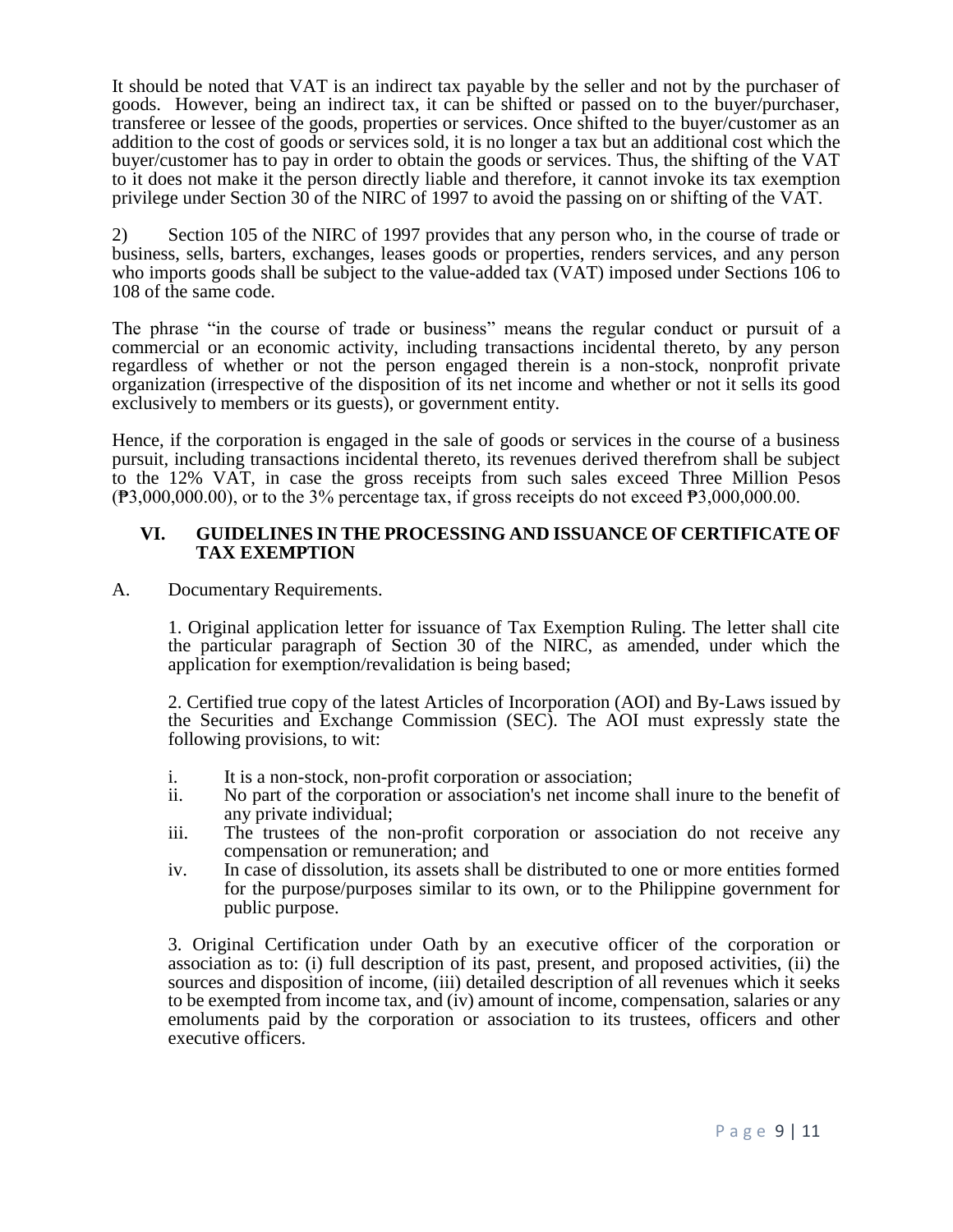4. Original Certification issued by the RDO where the corporation or association is registered, indicating the TIN of the corporation, and certifying that said corporation is not subject of any pending investigation, on-going audit, pending tax assessment, administrative protest, claim for refund or issuance of tax credit certificate, collection proceedings, or a judicial appeal; or if there be any, the Original Certification issued by the RDO on the status thereof; and

5. Certified true copies of the Income Tax Returns or Annual Information Returns and Financial Statements of the corporation or association for the last three (3) years.

#### B. Procedure.

- a. The request for CTE shall be filed with the RDO where the corporation is registered. The RDO or his designated Revenue Officer of the Day must preevaluate the corporation's submission using the checklist (Annex "A"). If there is incomplete submission of the documentary requirements, the applicant shall be notified thereof and the entire documents shall be returned to the applicant for his completion.
- b. Upon receipt of the complete documentary requirements (docket) in support of the application, the concerned RDO personnel shall pre-evaluate the same and shall determine whether or not the applicant qualifies as an exempt corporation or association under Section 30 of the NIRC, as amended.
	- i. If based on the pre-evaluation, the RDO is of the position that the corporation or association is qualified, he shall prepare the CTE (Annex "B"), together with a memorandum stating the factual and legal basis for recommending the issuance of the CTE, and endorse the docket to the Office of the Regional Director. If the Regional Director concurs with the RDO's recommendation, he shall sign the CTE and issue the same to the requesting corporation. Otherwise, he shall return the docket to the RDO together with his findings/instructions.
	- ii. If the RDO is of the position that the corporation or association does not qualify, he shall notify in writing the applicant of such findings, stating the factual and legal bases for the denial. The applicant may appeal the denial to the Regional Director within thirty (30) days from the date of receipt of the written notice of denial.

If the application for tax exemption/revalidation is denied, the corporation or association shall be held liable for income tax and shall be accordingly assessed for deficiency taxes, inclusive of penalties and interest.

## **VII. VALIDITY OF TAX EXEMPTION RULING**

A CTE issued under this Order shall be valid for a period of three (3) years from the date of effectivity specified in the Ruling, unless sooner revoked or cancelled. The CTE may be revalidated for another period of three (3) years under the same procedure set forth herein.

The Tax Exemption Ruling shall be deemed revoked if there are material changes in the character, purpose, or method of operation of the corporation or association which are inconsistent with the basis for its income tax exemption. The revocation takes effect as of the date of the material change.